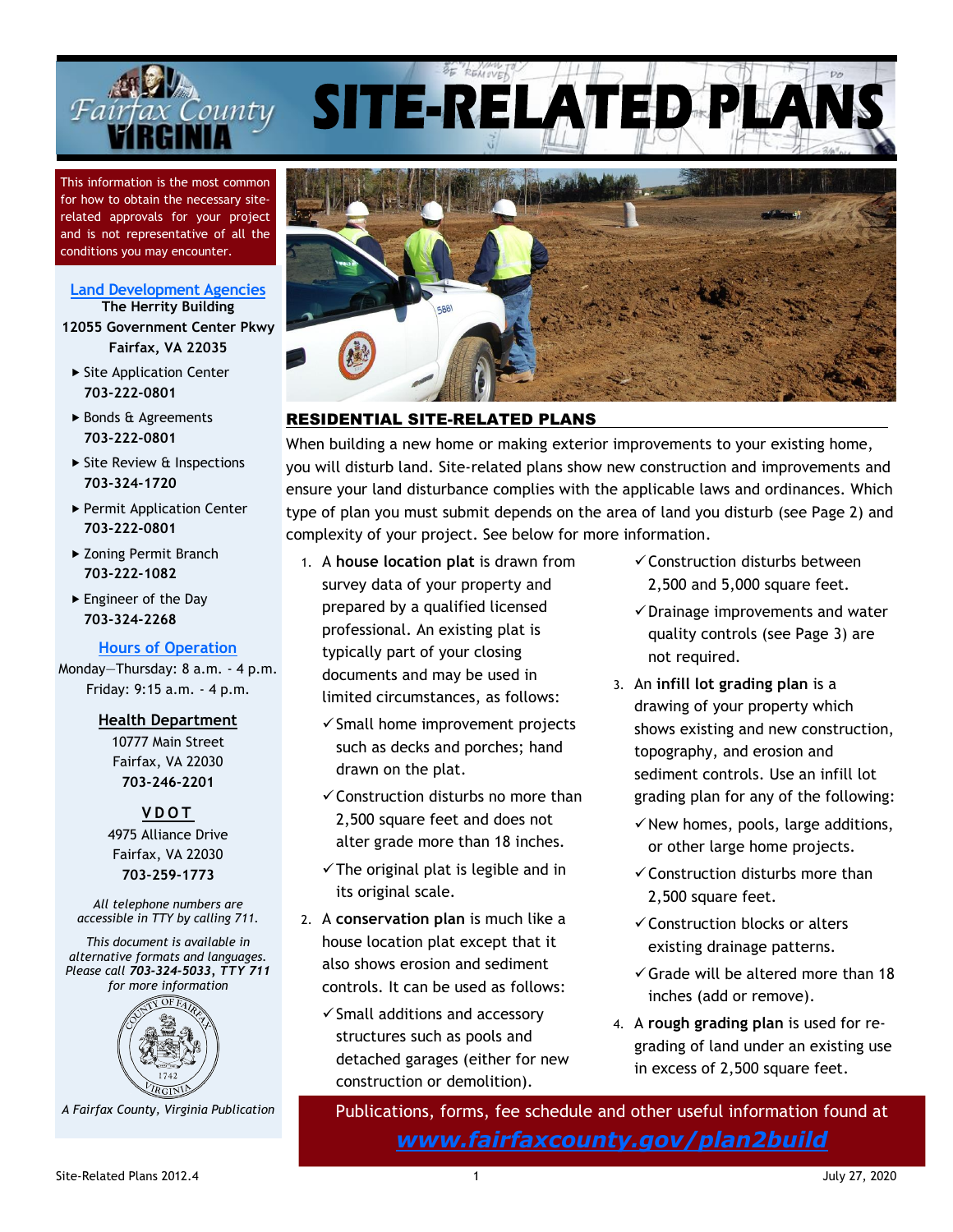# HOUSE LOCATION PLAT SUBMISSION REQUIREMENTS

Submit a house location plat during the [building permit application process](https://www.fairfaxcounty.gov/landdevelopment/permit-process) for projects disturbing less than 2,500 square feet of land. Your plat must meet the requirements listed below and be uploaded to the site-related documents folder in the [ProjectDox](https://www.fairfaxcounty.gov/plan2build/eplans/eplan-site-getting-started) web application. Fees associated with the review of the house location plat are included as part of your building permit fee. **For more information regarding the electronic submission process, including tips on how to navigate ProjectDox and properly upload documents, see our [ePlans web page](https://www.fairfaxcounty.gov/plan2build/eplans)**.

 $\Box$  A new plat showing the new project should be prepared by a qualified, licensed surveyor.



- $\Box$  Existing plats may be used under limited circumstances and in accordance with [Technical](https://www.fairfaxcounty.gov/landdevelopment/sites/landdevelopment/files/assets/documents/18-02-existing-house-location-plats.pdf)  [Bulletin No.18-02,](https://www.fairfaxcounty.gov/landdevelopment/sites/landdevelopment/files/assets/documents/18-02-existing-house-location-plats.pdf) and the following:
	- $\checkmark$  Plat must be in its original scale, meaning on the same sheet size as the original.
	- $\checkmark$  Plat must be clear, legible and show the entire parcel.
	- $\checkmark$  Plat must show existing and proposed structures.
- $\checkmark$  Drawn to scale of not less than 1-inch equals 50 feet.
- $\checkmark$  Be a minimum size of 8.5 x 14 inches (for smaller lots, 8.5 x 11 inches may be allowed).
- $\Box$  Delineate any mapped floodplain/floodplain easement and show the distance of any proposed structures to the floodplain.
	- $\checkmark$  Include proposed elevation of the lowest floor level (i.e., bottom of floor joists or top of concrete for slab on grade).
- $\Box$  Show distance from the new and existing structures (and any protrusions) to all property lines.
- $\Box$  Show dimensions and height (elevation) of all proposed structures, including existing accessory structures.
- $\Box$  Include disturbed area limits (see graphic to the right for more information).

 $\Box$  To learn more about plat requirements see [Technical](https://www.fairfaxcounty.gov/landdevelopment/sites/landdevelopment/files/assets/documents/18-02-existing-house-location-plats.pdf)  [Bulletin No.18-02](https://www.fairfaxcounty.gov/landdevelopment/sites/landdevelopment/files/assets/documents/18-02-existing-house-location-plats.pdf) or contact the Zoning Permit Branch (see page 1).

# **Calculating Disturbed Area:**

**Add the area of project footprint +**

- **10-foot work zone around all sides of project footprint +**
- **Area of stockpile footprint (when project includes excavation) +**
	- **10-foot-wide access path from street/driveway to edge of project**
- **\_\_\_\_\_\_\_\_\_\_\_\_\_\_\_\_\_\_\_\_\_\_ TOTAL DISTURBED AREA**

### <span id="page-1-0"></span>**Problem Soils:**

Soil types with a high-water table, expansive or marine clay or other behavioral issues are considered problem soils. To learn more about soils in Fairfax County and to view county soils maps, go to our [website](https://www.fairfaxcounty.gov/landdevelopment/soils) and search for "soils." To confirm whether you have problem soils, or for more information on soils types, contact the Engineer of the Day.

## CONSERVATION PLAN SUBMISSION REQUIREMENTS

If the size and complexity of your project permits the submission of a conservation plan, it must meet the above house location plat requirements in addition to those listed below. See Page [6](#page-5-0) for more information on the site-related plan approval process; see Page [5](#page-4-0) for associated fee types.

- $\Box$  Minimum scale of 1-inch equals 50 feet.
- $\Box$  Minimum plan size is 24 x 36 inches.
- $\Box$  Seal of a land surveyor,
- architect, landscape architect or professional civil engineer licensed in the commonwealth of Virginia.
- $\Box$  Soil identification and/or soils
- map with soils certification.
- $\Box$  House location to include the following:
	- ✓Address.
	- $\checkmark$  Tax map number.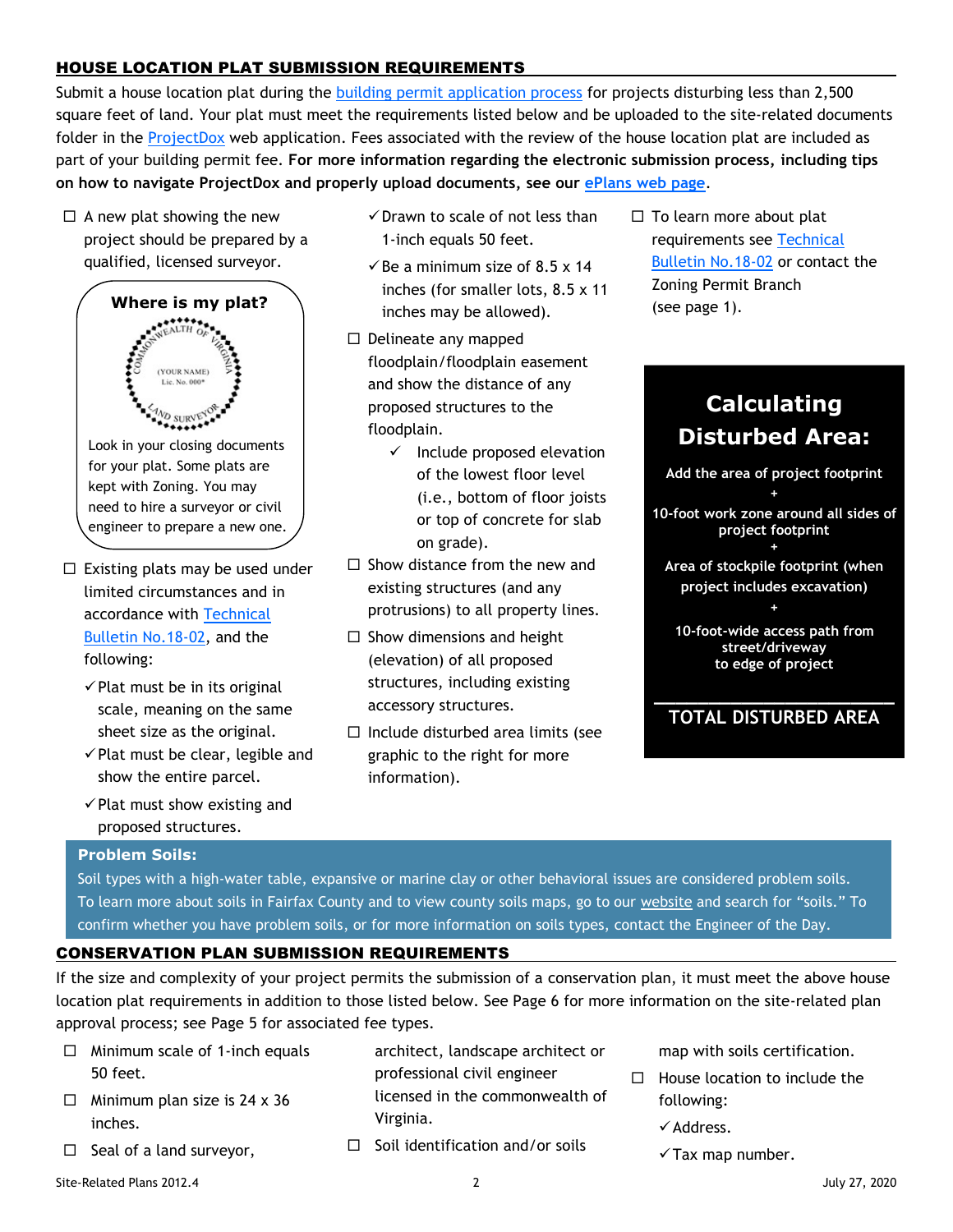- $\checkmark$  State route number (for public streets).
- $\checkmark$  Deed book and page number (for private streets and access easements).
- $\Box$  Magisterial district.
- $\Box$  Zoning district and any variance, special permit, special exception, or proffered rezoning approvals.
- $\Box$  Owner information.
- $\Box$  Siltation and erosion control measures including:
	- ✓Erosion and sediment control narrative.
	- ✓Erosion and sediment controls, i.e., silt fence, construction entrance.
	- ✓Arrows showing the direction of surface water flow.
	- $\checkmark$  Limits of clearing and grading.
- $\Box$  Address outfall adequacy by evaluating impacts of increased runoff.
	- ✓Include outfall narrative and certification.
	- $\checkmark$  Detention may be required if increased imperviousness contributes to erosion or flooding problems downstream.
- $\Box$  Lot information to include the following:
	- ✓Lot/parcel dimensions.
	- ✓Lot area.
	- $\checkmark$  Lot lines including bearings and distances.
- $\square$  Easements for the following (include deed book and page number), if applicable:
	- ✓Underground utility.
	- ✓Water.
	- ✓Storm sewer.
	- ✓Sanitary sewer.
	- ✓Easements dedicated to the county or state.
- Site-Related Plans 2012.4 3 July 27, 2020
- $\checkmark$  Access easements to contiguous properties.
- $\Box$  The location, dimensions, and height of existing and proposed structures.
	- $\checkmark$  For decks, height is measured from the finished grade to deck floor.
	- $\checkmark$  For additions and other accessory structures, height is measured from average finished grade to the midpoint of the highest roof.

# **Is your project in a floodplain?**

If you live along a stream with a drainage area over 70 acres, your property may be in a floodplain. Restrictions for construction and added requirements may apply. **Flood** 

Not all floodplains are located and mapped. Therefore, studies may be necessary in unmapped areas to demonstrate compliance with floodplain regulations.

**For more information go to [www.fairfaxcounty.gov](http://www.fairfaxcounty.gov/) and search for "[floodplain](https://www.fairfaxcounty.gov/publicworks/stormwater/faqs-floodplains)" or contact the Site Development and Inspection Division at 703- 324-1720.**

- $\Box$  The elevation of the first floor, basement and/or driveway profile.
	- ! Not required for additions unless the lowest floor is below that of the existing house or it is within the floodplain.
- $\Box$  Location of any resource protection area (RPA). New RPA boundary delineation may not be submitted as part of a Conservation Plan. See Page [4](#page-3-0) for

more on RPAs.

- $\Box$  Mapped floodplain and floodplain easement with deed book and page number noted.
- $\Box$  Calculation or other documentation that the land disturbing activity is exempt from stormwater management requirements under County Code Section [124-1-7.3.](https://library.municode.com/va/fairfax_county/codes/code_of_ordinances?nodeId=THCOCOFAVI1976_CH124STMAOR_ART1GEPR_S124-1-7EX)

# <span id="page-2-0"></span>**Water Quality Controls**

Water quality controls are required for land disturbing activities disturbing more than 2,500 square feet unless the activity qualifies for a residential infill lot exemption under Section 124-1-7.3

- $\Box$  Name of affected watershed and disturbed area within it.
- $\square$  Distance from the new and existing construction (and any protrusions) to all lot lines, RPAs, and floodplain, if applicable.
- $\Box$  Percentage of total impervious area, if lot is in the R-1, R-2, R-3, or R-4 zoning districts**. Contact Zoning Permit Branch for more information.**
- $\Box$  Location of foundation drain outfall.
- $\Box$  Signed Wetlands Certification.
- $\Box$  Location of water and sewer lines if served by public utilities. Otherwise, location of septic system/well with associated lines.
- $\square$  Sewer service area.
- $\Box$  Proposed construction entrance and access road.
- $\Box$  Note if the site is accessed from a "Chapter 2" road (dedicated public street never built to state standards).
- $\Box$  Other information, such as violation notices, that may be necessary to facilitate review.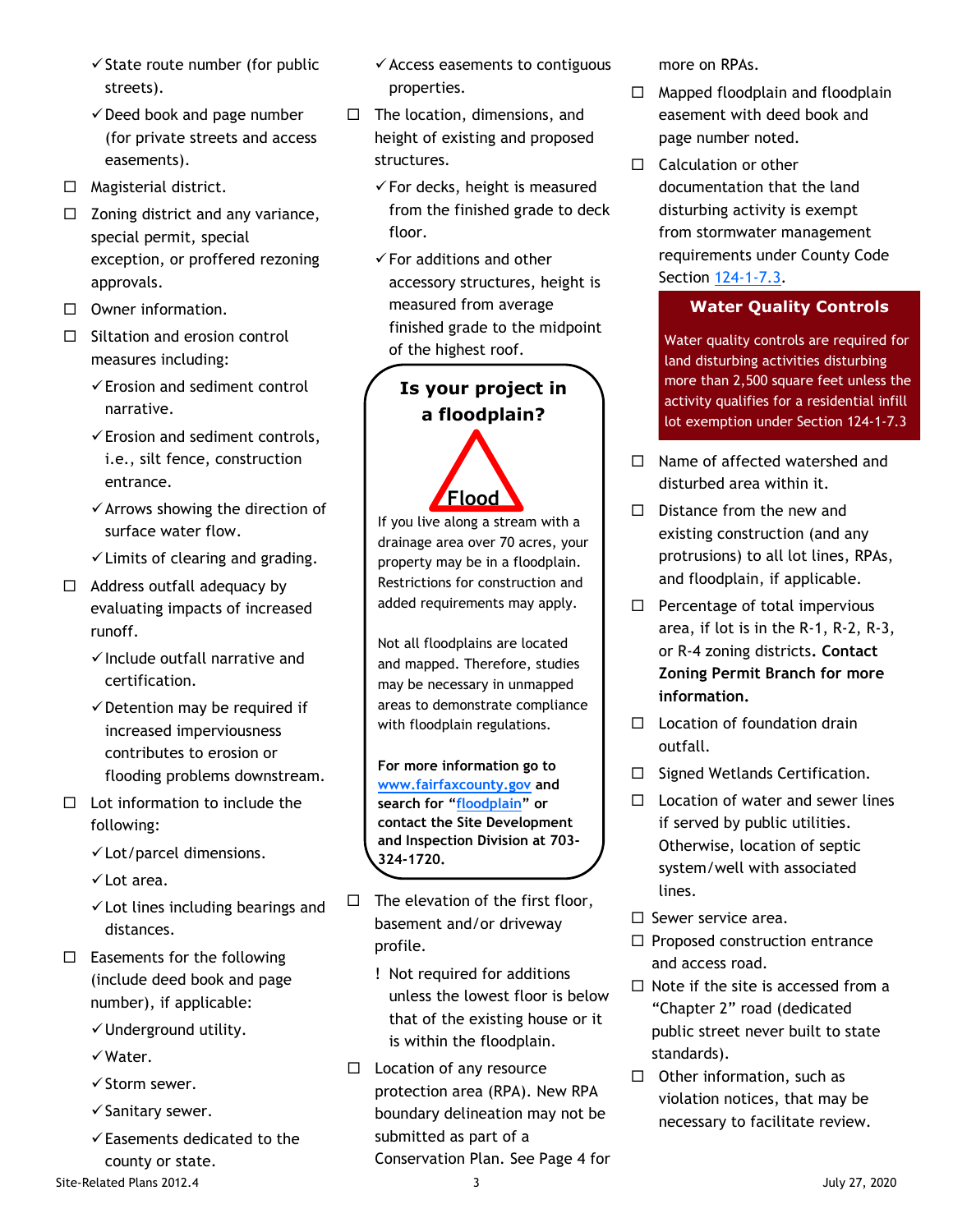# <span id="page-3-0"></span>RESOURCE PROTECTION AREAS

Resource protection areas (RPA) are environmentally sensitive lands that lie alongside or near a stream or other water bodies which drains into the Potomac River and eventually the Chesapeake Bay. Below is information you should be aware of if you are in or near an RPA.



- In their natural condition, RPAs protect water quality, filter pollutants, reduce runoff, prevent erosion, and perform other important functions.
- ▶ RPAs are regulated under the [Chesapeake Bay Preservation](https://www.fairfaxcounty.gov/landdevelopment/chesapeake-bay-preservation-ordinance)  [Ordinance](https://www.fairfaxcounty.gov/landdevelopment/chesapeake-bay-preservation-ordinance) (CBPO).
- Minor, attached homeimprovement projects are regulated under [Section 118-5-5](https://library.municode.com/va/fairfax_county/codes/code_of_ordinances?nodeId=THCOCOFAVI1976_CH118CHBAPROR_ART5NOWAEXEX) of the CBPO.
- ▶ Typically, construction proposed in or near an RPA requires a [Water](https://www.fairfaxcounty.gov/landdevelopment/sites/landdevelopment/files/assets/documents/forms/wqia-application.pdf)  [Quality Impact Assessment](https://www.fairfaxcounty.gov/landdevelopment/sites/landdevelopment/files/assets/documents/forms/wqia-application.pdf) (WQIA).
- If an RPA boundary delineation study has been performed for your property and approved by the county, it must be shown on your site-related plan.
- $\blacktriangleright$  If a study has not been performed, you may use the boundary shown on the adopted [county map](http://www.fairfaxcountygis.maps.arcgis.com/apps/Viewer/index.html?appid=67ca30a491084ddf92db292337bd87e1) and denote your plan with the following: "Approximate RPA boundary from Fairfax County Chesapeake Bay Preservation Area Map."
- ▶ For more information on RPA

delineation studies, see our [RPA](https://www.fairfaxcounty.gov/landdevelopment/faqs-resource-protection-areas)  [FAQs webpage.](https://www.fairfaxcounty.gov/landdevelopment/faqs-resource-protection-areas)

- ▶ Use the county's Watersheds and [RPA Viewer](http://www.fairfaxcountygis.maps.arcgis.com/apps/Viewer/index.html?appid=67ca30a491084ddf92db292337bd87e1) to determine whether there is an RPA on your property.
- $\blacktriangleright$  If you are proposing a minor project in an RPA, you must submit the appropriate RPA request form and Water Quality Impact Assessment. See our RPA webpage for the [applicable form.](https://www.fairfaxcounty.gov/landdevelopment/chesapeake-bay-preservation-ordinance)
- ▶ RPA approval must be obtained prior to submission of a siterelated plan, unless delineating RPA on an Infill Lot Grading Plan in compliance with [Letter to](https://www.fairfaxcounty.gov/landdevelopment/sites/landdevelopment/files/assets/documents/08_12.pdf)  [Industry](https://www.fairfaxcounty.gov/landdevelopment/sites/landdevelopment/files/assets/documents/08_12.pdf) 08-12.

To learn more about RPAs, go to our website and search on "RPA" or call the Site Development and Inspection Division at 703-324-1720.

## INFILL LOT GRADING PLAN SUMISSION REQUIREMENTS

If your project does not meet the thresholds for either a house location plat or a conservation plan, then you must prepare an infill lot grading plan for the property. An infill lot grading plan must show the required items listed above for a conservation plan, plus those listed below. See Page [6](#page-5-0) for more information on the site-related plan approval process; see Page [5](#page-4-0) for associated fee types.

- $\Box$  Completed Fairfax County Infill Lot Grading [Plan cover-sheet.](https://www.fairfaxcounty.gov/landdevelopment/sites/landdevelopment/files/assets/documents/pdf/forms/inf_cover.pdf)
- □ Completed Stormwater [Management Plan Completeness](https://www.fairfaxcounty.gov/landdevelopment/sites/landdevelopment/files/assets/documents/forms/swm-plan-completeness-checklist.pdf)  [Checklist.](https://www.fairfaxcounty.gov/landdevelopment/sites/landdevelopment/files/assets/documents/forms/swm-plan-completeness-checklist.pdf)
- $\Box$  Completed Infill Lot Grading Plan [Checklist](https://www.fairfaxcounty.gov/landdevelopment/sites/landdevelopment/files/assets/documents/forms/infill-lot-grading-plan-checklist.pdf).
- $\square$  Completed Erosion and Sediment [Control Checklist.](https://www.fairfaxcounty.gov/landdevelopment/sites/landdevelopment/files/assets/documents/03-11attachment_0.pdf)
- $\Box$  Completed Priority Rating form for [Erosion and Sediment Control.](https://www.fairfaxcounty.gov/landdevelopment/sites/landdevelopment/files/assets/documents/forms/priority_rating.pdf)
- $\square$  Vicinity map.
- $\Box$  Contours (topography) of the land in maximum two-foot intervals to
- include:
- $\checkmark$  Existing conditions
- ✓Proposed conditions.
- $\checkmark$  Spot elevations as needed.
- $\Box$  Tree Cover Calculations.
- $\Box$  If there are problem soils (see Page [2\)](#page-1-0) on the site, provide the following:
	- $\checkmark$  Soils test report for all soils on the property.
	- $\checkmark$  Geotechnical report or approved soils waiver.
	- ✓Foundation Detail.
- $\Box$  Location of foundation drain outfall.
- $\Box$  Outfall analysis and pre- and post development conditions narrative.
	- $\checkmark$  Evaluate impacts of increased runoff.
	- $\checkmark$  Detention measures may be required if adequate outfall does not exist.
- $\square$  Sump pump and roof drain/downspout discharge locations, when applicable.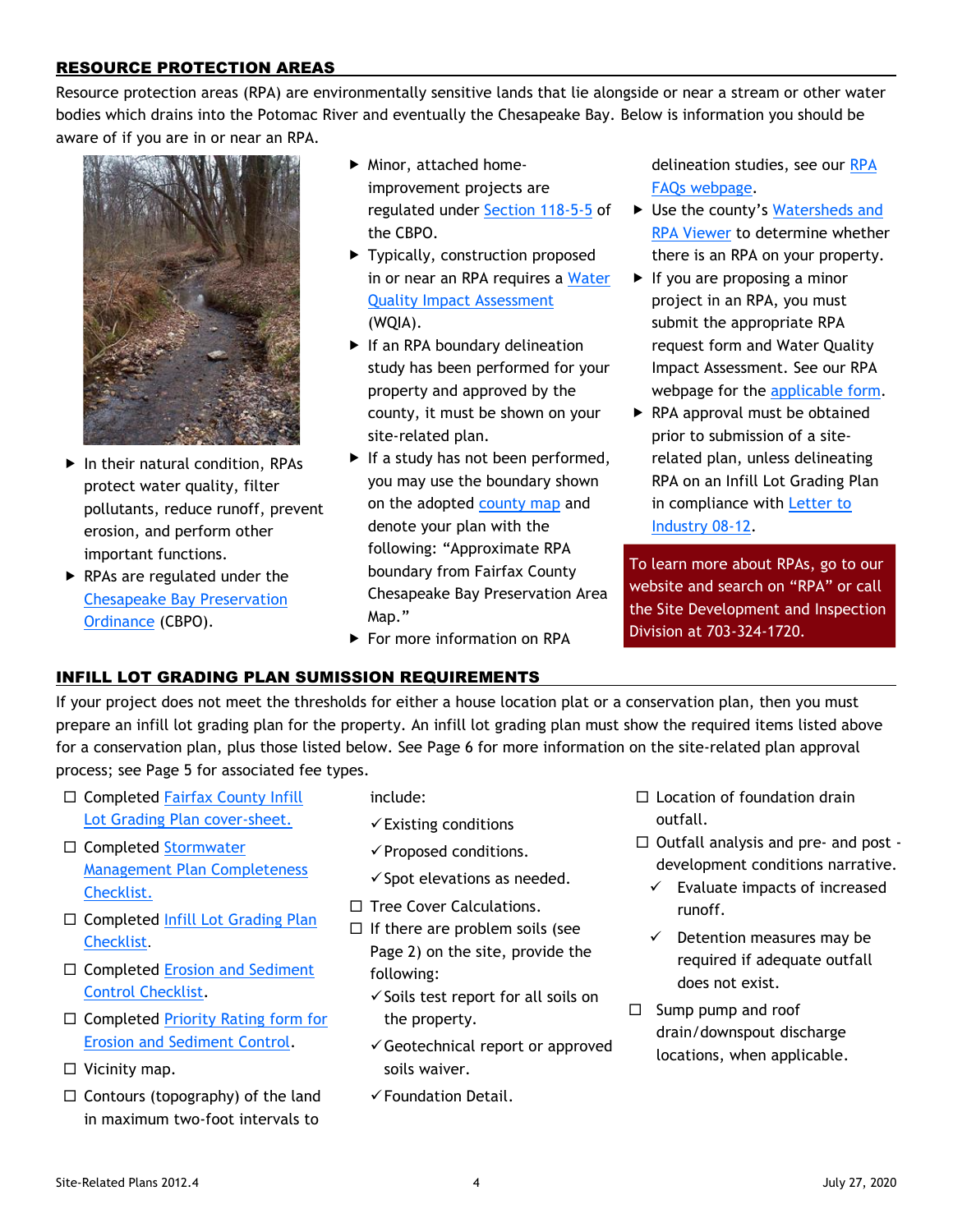# ROUGH GRADING PLAN SUBMISSION REQUIREMENTS

For projects that disturb land under an existing use and do not propose a structure, you may prepare a rough grading plan. Rough grading plans must meet the below listed requirements. See Page [6](#page-5-0) for more information on the siterelated plan approval process; see bottom of this page for associated fees.

- $\Box$  Minimum scale of 1-inch equals 50 feet.
- $\Box$  Minimum plan size is 24 x 36 inches.
- $\Box$  Seal of a land surveyor, architect or professional civil engineer licensed in the commonwealth of Virginia.
- $\Box$  Soil identification and/or soils map.
- $\Box$  Completed Erosion and Sediment [Control Checklist.](https://www.fairfaxcounty.gov/landdevelopment/sites/landdevelopment/files/assets/documents/03-11attachment_0.pdf)
- $\Box$  Completed Priority Rating form [for Erosion and Sediment Control.](https://www.fairfaxcounty.gov/landdevelopment/sites/landdevelopment/files/assets/documents/forms/priority_rating.pdf)
- $\square$  Vicinity Map.
- $\Box$  Contours (topography) of the land in maximum two-foot intervals to include:
	- $\checkmark$  Existing conditions
	- ✓Proposed conditions.
	- $\checkmark$  Spot elevations as needed.
- $\Box$  Address and tax map number.
- $\Box$  Magisterial district.
- $\Box$  Owner information.

# FEES & DEPOSITS

- <span id="page-4-0"></span> **Building Permit Fee** for building plan and inspection services (Permit Application Center).
- **Site Fee** for site-related plan review and inspection services (Site Application Center).
- **Pro-Rata Share Assessment** with associated [agreement,](https://www.fairfaxcounty.gov/landdevelopment/sites/landdevelopment/files/Assets/Documents/forms/pro-rata-form-july-2015.pdf) for watershed improvements and maintenance, based on the increase of impervious area (Site Application Center).
- **Conservation Deposit** with associated [conservation](https://www.fairfaxcounty.gov/landdevelopment/sites/landdevelopment/files/Assets/Documents/forms/conservationagreementcash.pdf)  [agreement,](https://www.fairfaxcounty.gov/landdevelopment/sites/landdevelopment/files/Assets/Documents/forms/conservationagreementcash.pdf) based on project scope
- $\Box$  Siltation and erosion control measures including:
	- $\checkmark$  Erosion and sediment control narrative.
	- $\checkmark$  Erosion and sediment controls, i.e., silt fence, construction entrance.
	- ✓Limits of clearing and grading.
	- ✓Outfall narrative and certification.
- $\square$  Easements for the following (include deed book and page number), if applicable:
	- ✓Underground utility.
	- ✓Water.
	- ✓Storm sewer.
	- ✓Sanitary sewer.
	- $\checkmark$  Easements dedicated to the county or state.
	- ✓Access easements to contiguous properties.
- $\Box$  Name of affected watershed and disturbed area within it.
- $\square$  Lot information to include the following:
	- $\checkmark$  Lot/parcel dimensions.
	- ✓Lot area.
	- $\checkmark$  Lot lines including bearings and distances.
- $\Box$  Proposed construction entrance and access road.
- $\Box$  Note if the site is accessed from a "Chapter 2" road. See Page **Error! Bookmark not defined.** for more information.
- $\Box$  Location of foundation drain outfall.
- $\Box$  Signed Wetlands Certification.
- $\Box$  Outfall analysis and predevelopment conditions narrative.
- $\Box$  Location of RPA, if present. See Page [4](#page-3-0) for more information.
- $\Box$  Floodplain limits, if present. See Page 3 for more information.

and total disturbed area (Site Application Center).

- **[VDOT Permit](http://www.virginiadot.org/business/fairfax-permits-main.asp) and Bond** if you are proposing work within the state right-of-way.
- **Stormwater Permit and Fee** if not otherwise exempt under Sec. [124-](https://library.municode.com/va/fairfax_county/codes/code_of_ordinances?nodeId=THCOCOFAVI1976_CH124STMAOR_ART1GEPR_S124-1-7EX) [1-7.3](https://library.municode.com/va/fairfax_county/codes/code_of_ordinances?nodeId=THCOCOFAVI1976_CH124STMAOR_ART1GEPR_S124-1-7EX) (Site Application Center).
- **[Health Department](https://www.fairfaxcounty.gov/health/environment) f**ees if your property is or will be served by a septic system or well.

**For more information on fees, contact the above agencies or go to** *[www.fairfaxcounty.gov/plan2build](http://www.fairfaxcounty.gov/plan2build)*

## **Conservation Agreement**

A [conservation agreement](https://www.fairfaxcounty.gov/landdevelopment/sites/landdevelopment/files/assets/documents/forms/conservationagreementloc.pdf) and associated escrow deposit, required after approval of your site-related plan (excludes plats), ensures that erosion and sediment controls are installed and maintained, in accordance with the approved plan.

After construction is complete and the lot is properly stabilized, the full deposit will be returned unless funds have been used to correct deficiencies and/or violations.

For more information contact the Site Application Center.